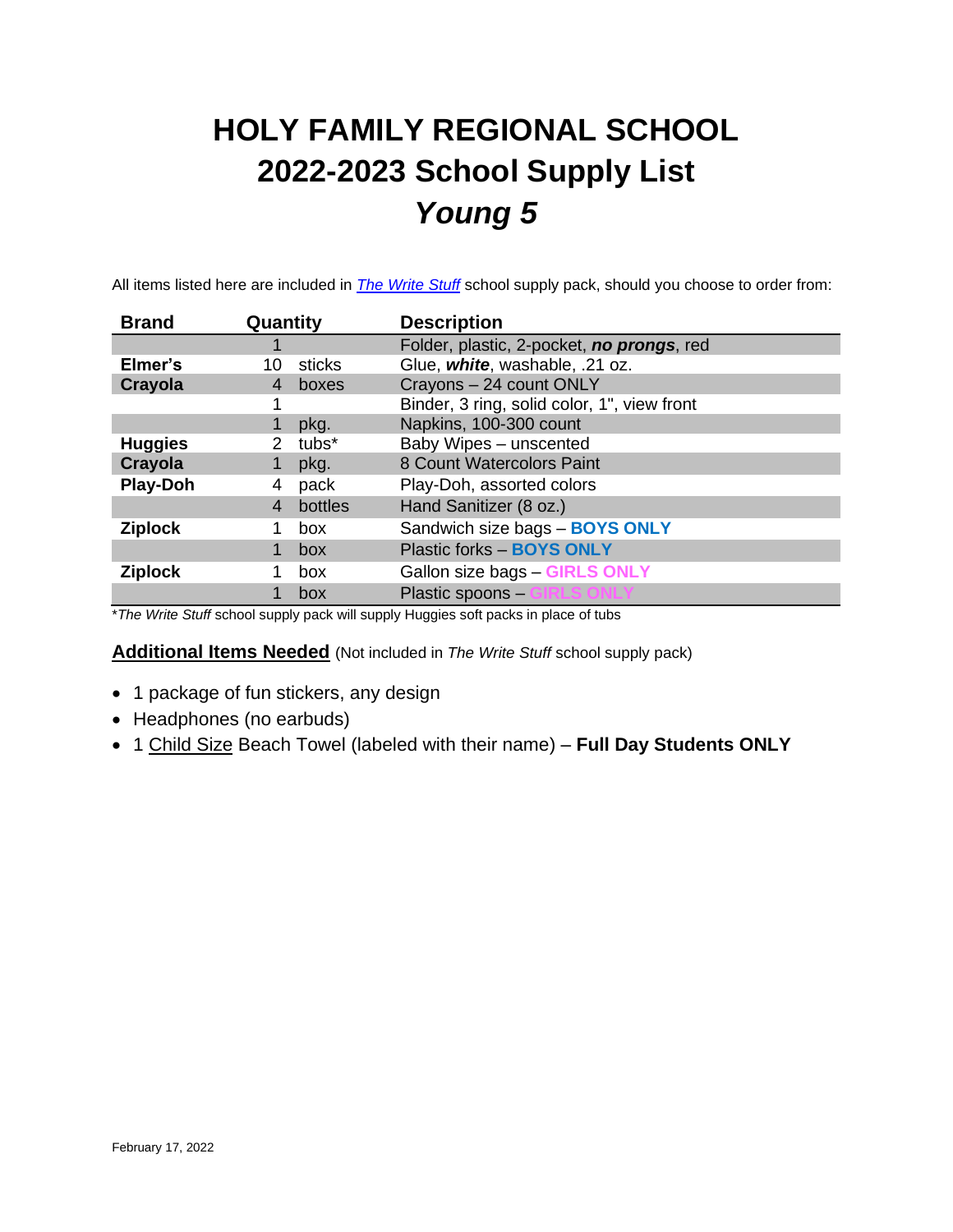# **HOLY FAMILY REGIONAL SCHOOL 2022-2023 School Supply List** *Kindergarten*

All items listed here are included in *[The Write Stuff](https://www.write-stuff.com/storefront/school/hfrs)* school supply pack, should you choose to order from:

| <b>Brand</b>   | Quantity          | <b>Description</b>                                   |
|----------------|-------------------|------------------------------------------------------|
|                |                   | Folder, plastic, 2-pocket, no prongs, red            |
|                |                   | Folder, plastic, 2-pocket, no prongs, green          |
|                |                   | Binder, 3-ring, 1 1/2", view front, White color ONLY |
| Crayola        | 8<br>boxes        | Crayons - 24 count ONLY                              |
| <b>Elmer's</b> | 14 sticks         | Glue, white, washable, .21 oz.                       |
|                | pkgs.             | Napkins, 100-300 count                               |
| <b>Huggies</b> | tubs <sup>*</sup> | Baby wipes - unscented                               |
|                | bottles           | Hand Sanitizer (8 oz.)                               |
| <b>Ziplock</b> | box               | Sandwich size bags -<br><b>S ONLY</b>                |
| <b>Ziplock</b> | box               | Gallon size bags - BOYS ONLY                         |

\**The Write Stuff* school supply pack will supply Huggies soft packs in place of tubs

**Additional Items Needed** (Not included in *The Write Stuff* school supply pack)

• Headphones (no earbuds)

#### **Notes**

- Please write your child's name on the red folder and green folder.
- The rest of the school supplies will become community property; therefore, do not write your child's name on other supplies.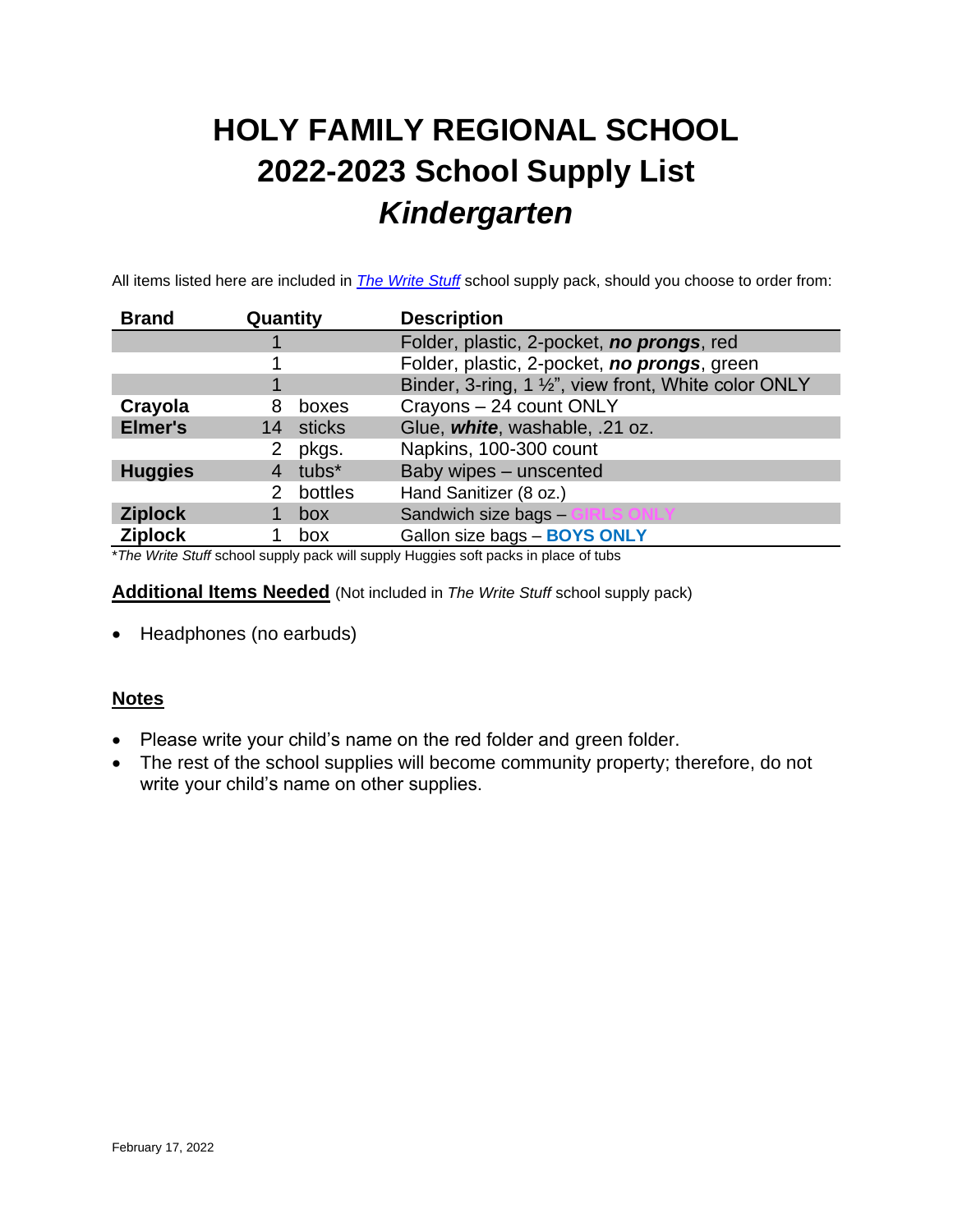# **HOLY FAMILY REGIONAL SCHOOL 2022-2023 School Supply List** *Grade 1*

All items listed here are included in *[The Write Stuff](https://www.write-stuff.com/storefront/school/hfrs)* school supply pack, should you choose to order from:

| <b>Brand</b>     | Quantity                  | <b>Description</b>                                          |
|------------------|---------------------------|-------------------------------------------------------------|
|                  |                           | Folder, sturdy plastic, 2-pocket, no prongs, red            |
|                  |                           | Folder, sturdy plastic, 2-pocket, no prongs, green          |
|                  | $\overline{2}$            | Folder, sturdy plastic, 2-pocket, no prongs, blue           |
|                  |                           | Folder, sturdy plastic, 2-pocket, no prongs, yellow         |
|                  |                           | Folder, sturdy plastic, 2-pocket, no prongs, orange         |
|                  |                           | Folder, sturdy plastic, 2-pocket, no prongs, purple         |
|                  |                           | Folder, sturdy plastic, 2-pocket, no prongs, black          |
| Crayola          | 2<br>boxes                | Crayons, 24 count ONLY                                      |
| Elmer's          | 12 <sub>2</sub><br>sticks | Glue, white, washable, .21 oz.--No purple                   |
| Elmer's          | bottle                    | White liquid glue, 4 oz., washable                          |
| <b>Expo</b>      | 4                         | Dry Erase Marker, black, chisel tip                         |
|                  | 2                         | Highlighter, yellow, chisel tip                             |
| Ticonderoga      | 24                        | Pencils, #2, sharpened                                      |
|                  |                           | Pencils, colored, 12 count, 7 " long, sharpened (Twistables |
| Crayola          | box                       | are allowed, but not required. No scented)                  |
|                  |                           | Zippered pencil case, nylon/canvas No boxes                 |
|                  | pair                      | Safety Edge Scissors, 5" pointed tip                        |
| <b>Sanford</b>   |                           |                                                             |
| <b>Magic Rub</b> | $\overline{2}$            | Erasers (white vinyl)                                       |
|                  | pkg.                      | Napkins, white, 200-300 count                               |
|                  | bottle                    | Hand Sanitizer (8 oz.)                                      |
|                  |                           | Individual white board (9" x 12")                           |
| <b>Huggies</b>   | soft pack                 | Baby wipes refill - unscented                               |
| <b>Ziplock</b>   | box                       | Sandwich size bags - GIRLS ONLY                             |
| <b>Ziplock</b>   | box                       | Gallon size bags - BOYS ONLY                                |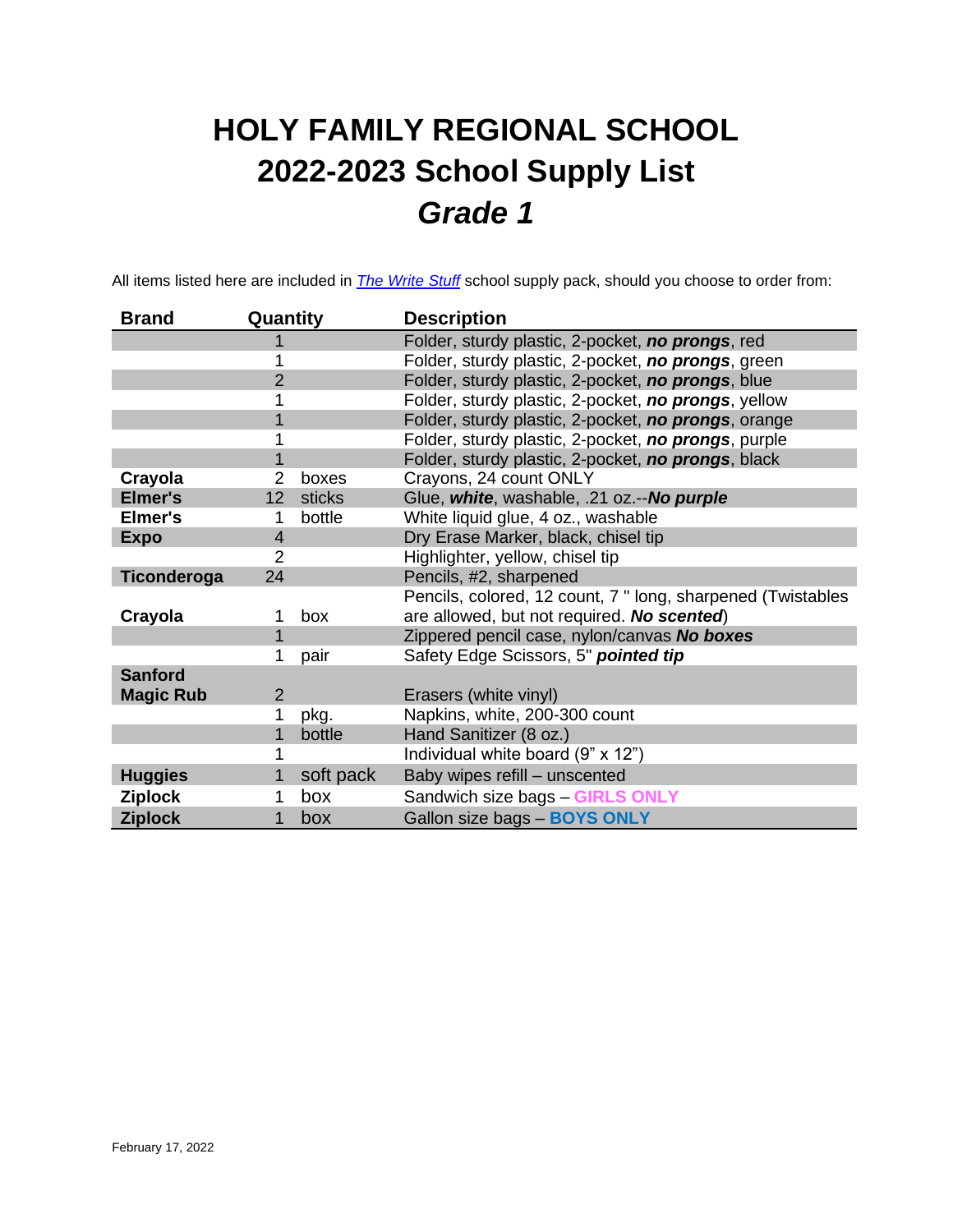# **HOLY FAMILY REGIONAL SCHOOL 2022-2023 School Supply List** *Grade 2*

All items listed here are included in *[The Write Stuff](https://www.write-stuff.com/storefront/school/hfrs)* school supply pack, should you choose to order from:

| <b>Brand</b>         | Quantity       | <b>Description</b>                                       |
|----------------------|----------------|----------------------------------------------------------|
|                      |                | Folder, plastic, 2-pocket, no prongs, red                |
|                      |                | Folder, plastic, 2-pocket, no prongs, green              |
|                      | $\overline{2}$ | Folder, plastic, 2-pocket, no prongs, blue               |
|                      |                | Folder, plastic, 2-pocket, no prongs, purple             |
|                      |                | Folder, plastic, 2-pocket, no prongs, yellow             |
|                      |                | Folder, plastic, 2-pocket, no prongs, orange             |
| Crayola              | box<br>1       | Crayons, 16 count ONLY                                   |
| <b>Sanford Magic</b> |                |                                                          |
| <b>Rub OR</b>        |                |                                                          |
| <b>Pink Pearl</b>    | 4              | Eraser                                                   |
|                      | 24<br>sticks   | Glue, white, washable, .21 oz.--No purple                |
|                      |                | Notebook, 8" x 10.5", 70 pgs., wide-ruled, spiral-bound, |
|                      |                | with perforated pages                                    |
| Ticonderoga          | 36             | Pencils, #2, sharpened                                   |
| Crayola              | box<br>1       | Pencils, colored, 12 count, 7 " long, sharpened          |
|                      | 2              | Pens, ball point, red                                    |
| Homecube*            |                | Zippered pencil case, nylon/canvas No boxes              |
|                      | pair           | Scissors, 5", pointed tip                                |
| <b>Huggies</b>       | tubs**<br>4    | Baby wipes - unscented                                   |
|                      | 1<br>bottle    | Hand Sanitizer (8 oz. size)                              |
|                      |                | Highlighter, yellow, green or pink, broad                |
| <b>Ziplock</b>       | 1<br>box       | Sandwich size bags - BOYS ONLY                           |
|                      | box            | Plastic forks - BOYS ONLY                                |
| <b>Ziplock</b>       | box            | Gallon size bags -                                       |
|                      | 1<br>box       | <b>Plastic spoons - GIRLS ONLY</b>                       |

\*Teachers recommend *Homecube* brand pencil case large capacity, double zipper. However, *The Write Stuff* school supply packs will be supplied with *iScholar* Jumbo Expanding Pouch, which has been approved by the teachers. \*\**The Write Stuff* school supply pack will supply Huggies soft packs in place of tubs

**Additional Items Needed** (Not included in *The Write Stuff* school supply pack)

- 1 package of Religious stickers 100 count
- 1 package of Scented stickers 100 count
- 1 pair Ear Buds (with storage case or pouch)